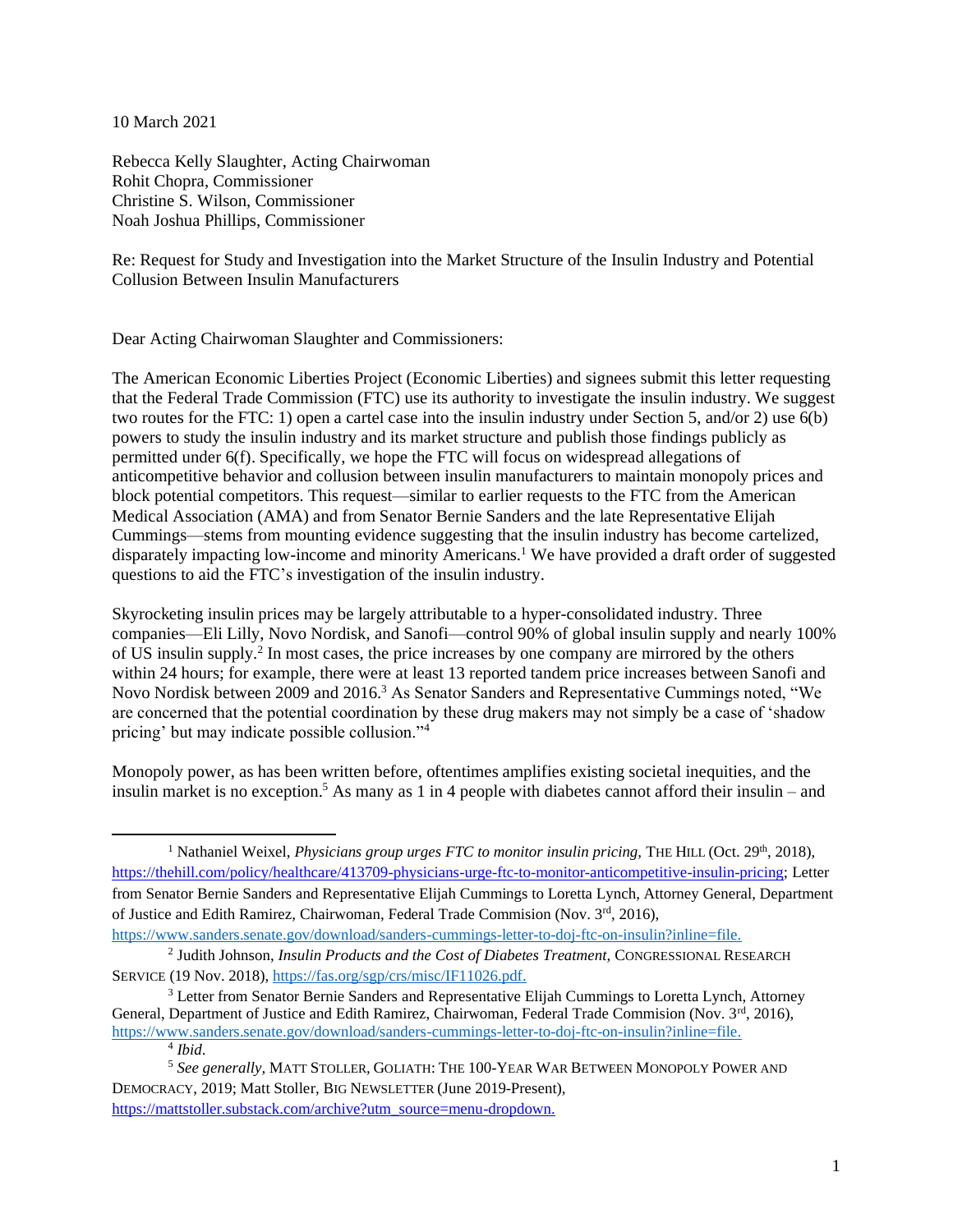have rationed or ceased taking their insulin altogether.<sup>6</sup> At least thirteen Americans have died from rationing insulin in recent years, with many more deaths likely unreported.<sup>7</sup>

The effects are further heightened for Americans of color. Black Americans have a higher prevalence of diabetes compared to white Americans, as well as less and lower quality health care access, resulting in disproportionate rates of diabetes-related complications.<sup>8</sup> Deemed an epidemic for Black Americans by one journalist, amputations for Black Americans are around three times greater than for white Americans.<sup>9</sup> The cost of cartelized insulin for American minorities is literally an arm and a leg.<sup>10</sup>

The exact increases in insulin costs can be difficult to measure because of a lack of transparency in the prescription drug market, but nearly all studies have found dramatic price increases.<sup>11</sup> Consider the case of Humalog (insulin lispro), sold by Eli Lilly. Since 1996, Eli Lilly has increased the list price of a vial of Humalog from \$21 to over \$275.<sup>12</sup> Eli Lilly, like other pharmaceutical corporations, often blames other actors in the supply chain for the exorbitant price of insulin by pointing to the gap between list prices and net prices. But this claim—which is based on limited, confidential data—masks the significant revenue the corporation has derived from price-gouging patients for decades. Even after discounts and rebates, the

 $7$  T1International, #insulin4all : In Memory, https://www.t1international.com/in-memory/.

<sup>8</sup> CENTERS FOR DISEASE CONTROL AND PREVENTION, UNITED STATES DIABETES SURVEILLANCE SYSTEM (USDSS), [https://gis.cdc.gov/grasp/diabetes/DiabetesAtlas.html#;](https://gis.cdc.gov/grasp/diabetes/DiabetesAtlas.html) For uninsured rates by race and ethnicity, *see* Samantha Artiga and Kendal Orgera, *Changes in Health Coverage by Race and Ethnicity since the ACA, 2010-2018,*  KAISER FAMILY FOUNDATION (MAR. 5 2020), HTTPS://WWW.KFF.ORG/[DISPARITIES](https://www.kff.org/disparities-policy/issue-brief/changes-in-health-coverage-by-race-and-ethnicity-since-the-aca-2010-2018/)-POLICY/ISSUE-BRIEF/CHANGES-IN-HEALTH-COVERAGE-BY-RACE-AND-ETHNICITY-SINCE-THE-ACA[-2010-2018/;](https://www.kff.org/disparities-policy/issue-brief/changes-in-health-coverage-by-race-and-ethnicity-since-the-aca-2010-2018/) CENTERS FOR MEDICAID AND MEDICARE SERVICES & OFFICE OF MINORITY HEALTH & NATIONAL OPINION RESEARCH CENTER, RACIAL AND ETHNIC DISPARITIES IN DIABETES PREVALENCE, SELF-MANAGEMENT, AND HEALTH OUTCOMES AMONG MEDICARE BENEFICIARIES, CMS OMH DATA HIGHLIGHT NO. 6. (2017) [https://www.cms.gov/About-CMS/Agency-](https://www.cms.gov/About-CMS/Agency-Information/OMH/Downloads/March-2017-Data-Highlight.pdf)[Information/OMH/Downloads/March-2017-Data-Highlight.pdf.](https://www.cms.gov/About-CMS/Agency-Information/OMH/Downloads/March-2017-Data-Highlight.pdf)

<sup>9</sup> Lizzie Presser, *The Black American Amputation Epidemic,* PROPUBLICA (19 May 2020), [https://features.propublica.org/diabetes-amputations/black-american-amputation-epidemic/;](https://features.propublica.org/diabetes-amputations/black-american-amputation-epidemic/) Original study in: Katie Newhall, Emily Spangler, Philip Goodney, Nino Dzebisashvili, David Goodman, and Kristen Bronner, *Amputation Rates for Patients with Diabetes and Peripheral Arterial Disease: The Effects of Race and Region,* 30 ANNALS OF VASCULAR SURGERY (2016)*,* [https://www.sciencedirect.com/science/article/abs/pii/S0890509615007682.](https://www.sciencedirect.com/science/article/abs/pii/S0890509615007682)

<sup>10</sup> *Note:* More extensive figures can be found in an earlier publication from the above citation: Philip Goodney, Nino Dzebisashvili, David Goodman, and Kristen Bronner, *Variation in the Care of Surgical Conditions: Diabetes and Peripheral Arterial Disease,* A DARTMOUTH ATLAS OF HEALTH CARE SERIES, THE DARTMOUTH INSTITUTE FOR HEALTH POLICY AND CLINICAL PRACTICE, [http://www.diabetesincontrol.com/wp](http://www.diabetesincontrol.com/wp-content/uploads/2014/10/www.dartmouthatlas.org_downloads_reports_Diabetes_report_10_14_14.pdf)[content/uploads/2014/10/www.dartmouthatlas.org\\_downloads\\_reports\\_Diabetes\\_report\\_10\\_14\\_14.pdf.](http://www.diabetesincontrol.com/wp-content/uploads/2014/10/www.dartmouthatlas.org_downloads_reports_Diabetes_report_10_14_14.pdf) For example, between 2007 and 2011 there were 1,861,061 Black patients with diabetes, 14,076,702 non-black patients with diabetes, and 15,937,763 total patients with diabetes on Medicare.

<sup>11</sup> For a few examples, see: Jing Luo, Jerry Avorn, Aaron Kesselheim, *Trends in Medicaid Reimbursements for Insulin from 1991-2014,* JAMA INTERNAL MEDICINE (October 2015), [https://jamanetwork.com/journals/jamainternalmedicine/fullarticle/2429536;](https://jamanetwork.com/journals/jamainternalmedicine/fullarticle/2429536) Judith Johnson, *Insulin Products and the Cost of Diabetes Treatment,* CONGRESSIONAL RESEARCH SERVICE (19 Nov. 2018),

[https://fas.org/sgp/crs/misc/IF11026.pdf;](https://fas.org/sgp/crs/misc/IF11026.pdf) Benita Lee, *How Much Does Insulin Cost? Here's 23 Brands to Compare,*  GOODRX (23 Aug. 2019), [https://www.goodrx.com/blog/how-much-does-insulin-cost-compare-brands/.](https://www.goodrx.com/blog/how-much-does-insulin-cost-compare-brands/)

<sup>6</sup> Shefali Luthra, *Is Insulin's High Cost Keeping Diabetes Patients From Taking their Medicine?*, KAISER HEALTH NEWS (2019), HTTPS://KHN.ORG/NEWS/IS-INSULINS-HIGH-COST-KEEPING-[DIABETES](https://khn.org/news/is-insulins-high-cost-keeping-diabetes-patients-from-taking-their-medicine/)-PATIENTS-FROM-TAKING-THEIR-[MEDICINE](https://khn.org/news/is-insulins-high-cost-keeping-diabetes-patients-from-taking-their-medicine/)/.

<sup>&</sup>lt;sup>12</sup> Carolyn Johnson, *Why treating diabetes keeps getting more expensive*, THE WASHINGTON POST (31 Oct. 2016), https://www.washingtonpost.com/news/wonk/wp/2016/10/31/why-insulin-prices-have-kept-rising-for-95 years/.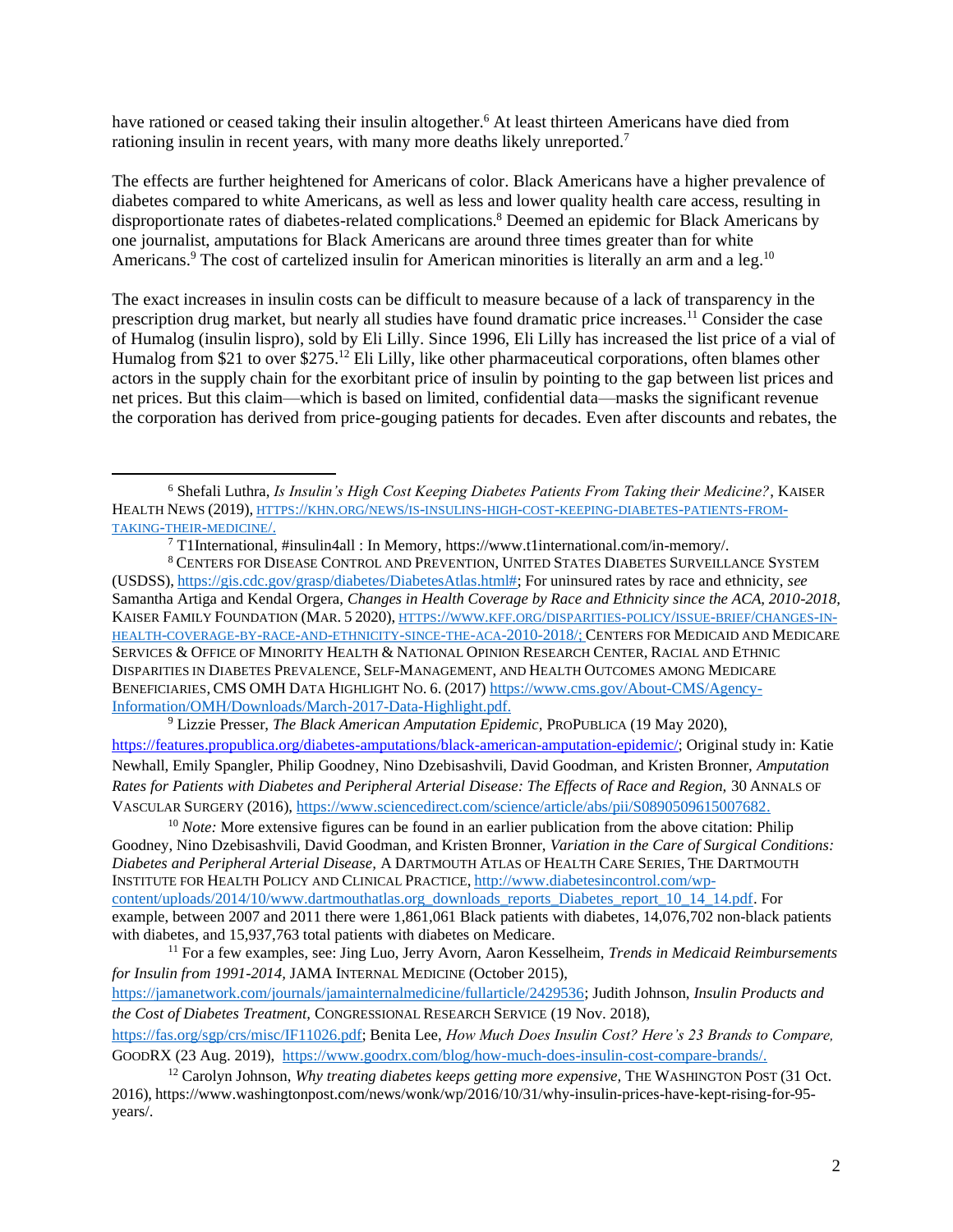current net price of Humalog is close to \$150.<sup>13</sup> Since 1996, Eli Lilly has therefore increased the *net* price of insulin by more than 500 percent, even as two other corporations were marketing similar products. This is part of a larger trend. One study, for example, examined reimbursements from 1991 through 2015 under Medicaid and Medicare and found a "near-exponential upward trend in Medicaid payments on a per-unit basis for a wide variety of insulin products regardless of formulation, duration of action, and whether the product was patented."<sup>14</sup>

Furthermore, international price comparison studies have confirmed that the insulin crisis is a uniquely American phenomenon. American people with diabetes pay far more for most kinds of insulin in average out of pocket costs than any other surveyed country, oftentimes several times over.<sup>15</sup> Eli Lilly makes more money from selling insulin in the U.S. than it does in every other country in the world, combined.<sup>16</sup> As the questions below suggest, we believe that the uniquely dysfunctional American health care system facilitates high prices by enabling collusion and anticompetitive behavior in the insulin industry.

These trends have recently attracted significant attention and pushback nationwide. One ongoing class action complaint alleges that the Big Three have violated the federal Racketeer Influenced and Corrupt Organizations (RICO) Act and consumer protection laws in nearly every state in the country.<sup>17</sup> Some states such as Colorado have capped insulin copays, protecting some people with diabetes (although not everyone<sup>18</sup>) but leaving market structure issues unaddressed.<sup>19</sup> As mentioned previously, civil society organizations, Senator Bernie Sanders and Representative Elijah Cummings requested the FTC investigate the market structure for insulin.<sup>20</sup> The Congressional Diabetes Caucus has also investigated the inaccessibility of insulin, concluding that the insulin market is uniquely complex, prone to market failures, and inefficient compared to other prescription drugs.<sup>21</sup> The House Committee on Energy and

[https://www.sanders.senate.gov/download/sanders-cummings-letter-to-doj-ftc-on-insulin?inline=file.](https://www.sanders.senate.gov/download/sanders-cummings-letter-to-doj-ftc-on-insulin?inline=file)

<sup>&</sup>lt;sup>13</sup> Drugmakers Master Rolling Out Their Own Generics To Stifle Competition, KAISER HEALTH NEWS (August 2019), https://khn.org/news/drugmakers-now-masters-at-rolling-out-their-own-generics-to-stiflecompetition/.

<sup>14</sup> Jing Luo, Jerry Avorn, Aaron Kesselheim, *Trends in Medicaid Reimbursements for Insulin from 1991- 2014,* JAMA INTERNAL MEDICINE (October 2015),

[https://jamanetwork.com/journals/jamainternalmedicine/fullarticle/2429536.](https://jamanetwork.com/journals/jamainternalmedicine/fullarticle/2429536)

<sup>15</sup> T1International, *Access to Insulin and Supplies Survey,* (March 2016), [https://www.t1international.com/access-survey16/.](https://www.t1international.com/access-survey16/)

<sup>&</sup>lt;sup>16</sup> Eli Lilly, SEC Filing (Form 10-Q), (September 2020), https://investor.lilly.com/node/43886/html.

<sup>&</sup>lt;sup>17</sup> Katie Thomas, *Drug Makers Accused of Fixing Prices on Insulin*, NEW YORK TIMES (30 Jan. 2017), [https://www.nytimes.com/2017/01/30/health/drugmakers-lawsuit-insulin-drugs.html;](https://www.nytimes.com/2017/01/30/health/drugmakers-lawsuit-insulin-drugs.html) *Chaires et al v. Sanofi, U.S. et al,* 1:2017cv10158 (D. Mass. 2017), [https://static01.nyt.com/science/01-30-](https://static01.nyt.com/science/01-30-17_Insulin_Class_Action_Complaint_Hagens_Berman.PDF) [17\\_Insulin\\_Class\\_Action\\_Complaint\\_Hagens\\_Berman.PDF.](https://static01.nyt.com/science/01-30-17_Insulin_Class_Action_Complaint_Hagens_Berman.PDF)

<sup>18</sup> Meg Wingerter, *Colorado's trailblazing insulin price cap isn't helping everyone, as some discover they aren't covered*, DENVER POST (17 Feb. 2020), https://www.denverpost.com/2020/02/17/colorado-insulin-price-caploopholes/.

<sup>19</sup> Jordan Ross, *Colorado passes law capping insulin co-pays at \$100,* JURIST (May 2019), [https://www.jurist.org/news/2019/05/colorado-passes-law-capping-insulin-co-pays-at-100/.](https://www.jurist.org/news/2019/05/colorado-passes-law-capping-insulin-co-pays-at-100/)

<sup>&</sup>lt;sup>20</sup> Nathaniel Weixel, *Physicians group urges FTC to monitor insulin pricing*, THE HILL (Oct. 29<sup>th</sup>, 2018), [https://thehill.com/policy/healthcare/413709-physicians-urge-ftc-to-monitor-anticompetitive-insulin-pricing;](https://thehill.com/policy/healthcare/413709-physicians-urge-ftc-to-monitor-anticompetitive-insulin-pricing) Letter from Senator Bernie Sanders and Representative Elijah Cummings to Loretta Lynch, Attorney General, Department of Justice and Edith Ramirez, Chairwoman, Federal Trade Commision (Nov. 3rd, 2016),

<sup>21</sup> CONGRESSIONAL DIABETES CAUCUS, INSULIN: A LIFESAVING DRUG TOO OFTEN OUT OF REACH (2017).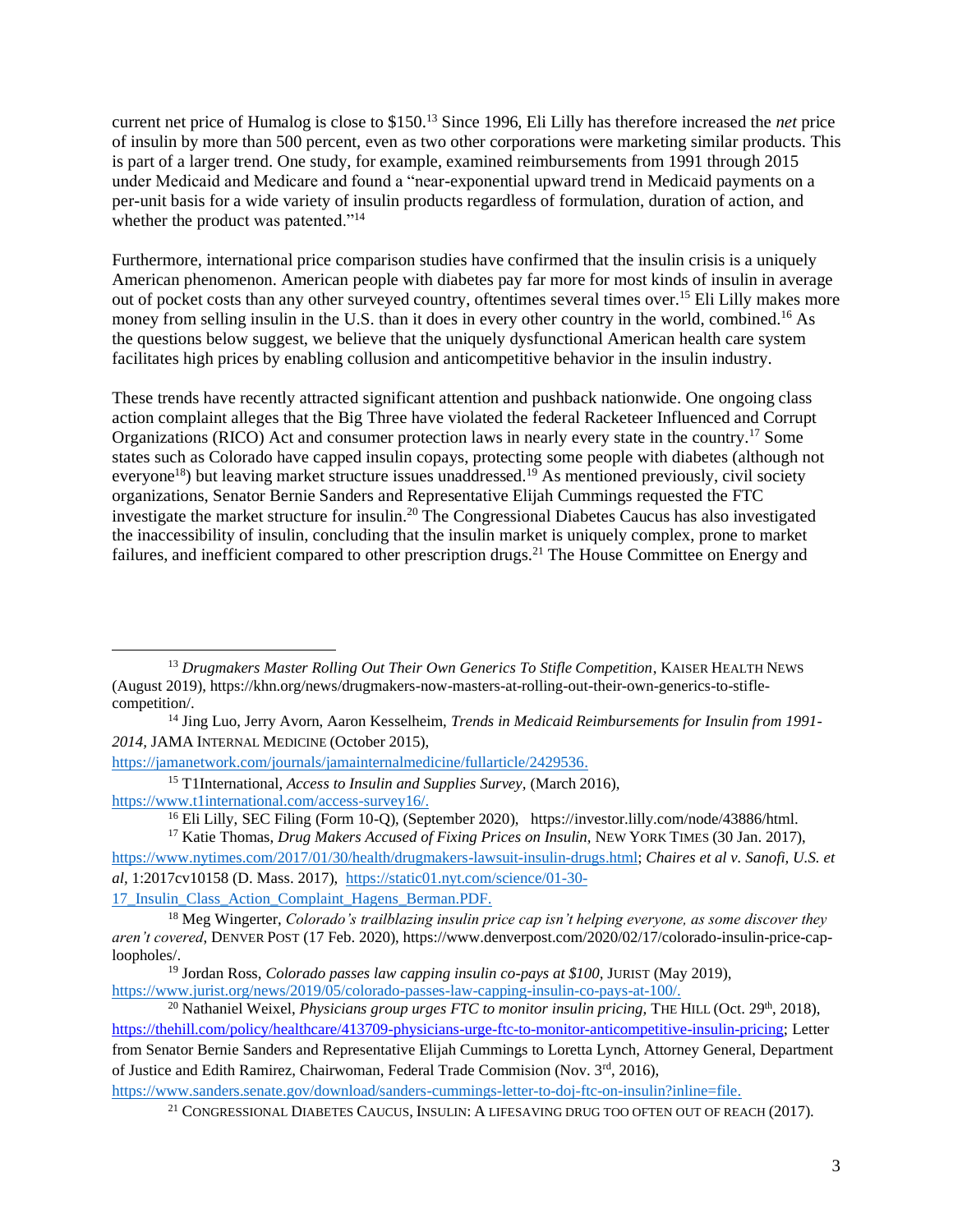Commerce's Oversight and Investigations Subcommittee held a number of hearings on insulin price hikes in  $2019^{22}$ 

By no means exhaustive, these examples underscore the urgency of the insulin crisis across the United States, where more than 20 million people rely on insulin as a matter of life or death.<sup>23</sup> Unable to afford their insulin, patients report under-dosing their insulin, injecting expired insulin, and starving themselves to control their blood sugars. <sup>24</sup> Stories of patients joining the military for free insulin coverage or allowing themselves to fall into diabetic ketoacidosis to receive emergency room insulin are not uncommon.<sup>25</sup> Bankruptcy, unpayable debt, and economic ruin have become routine for patients dependent on the insulin cartel to remain alive. As one patient despondently noted, "I often cry, and I think, have I done something wrong that I can't afford to take care of myself?"<sup>26</sup>

An FTC study could provide hope for millions of Americans living with diabetes. While the monopoly cost of insulin hurts every person with diabetes in the United States, that pain is not distributed equally. Cartelized insulin amplifies existing inequities as the most vulnerable lose their limbs and livelihoods due to unaffordable insulin. Using its Sections 5, 6(b), and 6(f) authority, the FTC should investigate the heavily evidenced claims of collusion and anticompetitive behavior in the insulin market. Such a study would critically aid Congress and governments in structuring a more affordable and innovative prescription drug market.

Signed: Action Center on Race and the Economy American Economic Liberties Project Center for Popular Democracy Community Change Demand Progress Education Fund Health Global Access Project I-MAK In the Public Interest Liberation in a Generation Lower Drug Prices Now Open Markets Institute Patients for Affordable Drugs Progressive Doctors Public Citizen Revolving Door Project Social Security Works T1International The Democracy Collaborative

<sup>22</sup> Jacqueline Howard, *On rising insulin prices, lawmakers tells pharma execs: 'Your days are numbered,'* CNN (10 April 2019) [https://www.cnn.com/2019/04/10/health/insulin-prices-congressional-hearing-bn/index.html.](https://www.cnn.com/2019/04/10/health/insulin-prices-congressional-hearing-bn/index.html)

<sup>23</sup> Kai Bullard, Catherine Cowie, Sarah Lessem, et. al., *Prevalence of Diagnosed Diabetes in Adults by Diabetes Type—United States, 2016*, MMWR MORB MORTAL WKLY REP (CDC Publication), 67:359-361 (2018) [https://www.cdc.gov/mmwr/volumes/67/wr/mm6712a2.htm.](https://www.cdc.gov/mmwr/volumes/67/wr/mm6712a2.htm)

<sup>24</sup> *Ibid. Chaires v. Sanofi.*

<sup>25</sup> *Ibid. Chaires v. Sanofi.*

<sup>26</sup> *Chaires et al v. Sanofi, U.S. et al,* 1:2017cv10158 (D. Mass. 2017), [https://static01.nyt.com/science/01-](https://static01.nyt.com/science/01-30-17_Insulin_Class_Action_Complaint_Hagens_Berman.PDF) [30-17\\_Insulin\\_Class\\_Action\\_Complaint\\_Hagens\\_Berman.PDF.](https://static01.nyt.com/science/01-30-17_Insulin_Class_Action_Complaint_Hagens_Berman.PDF)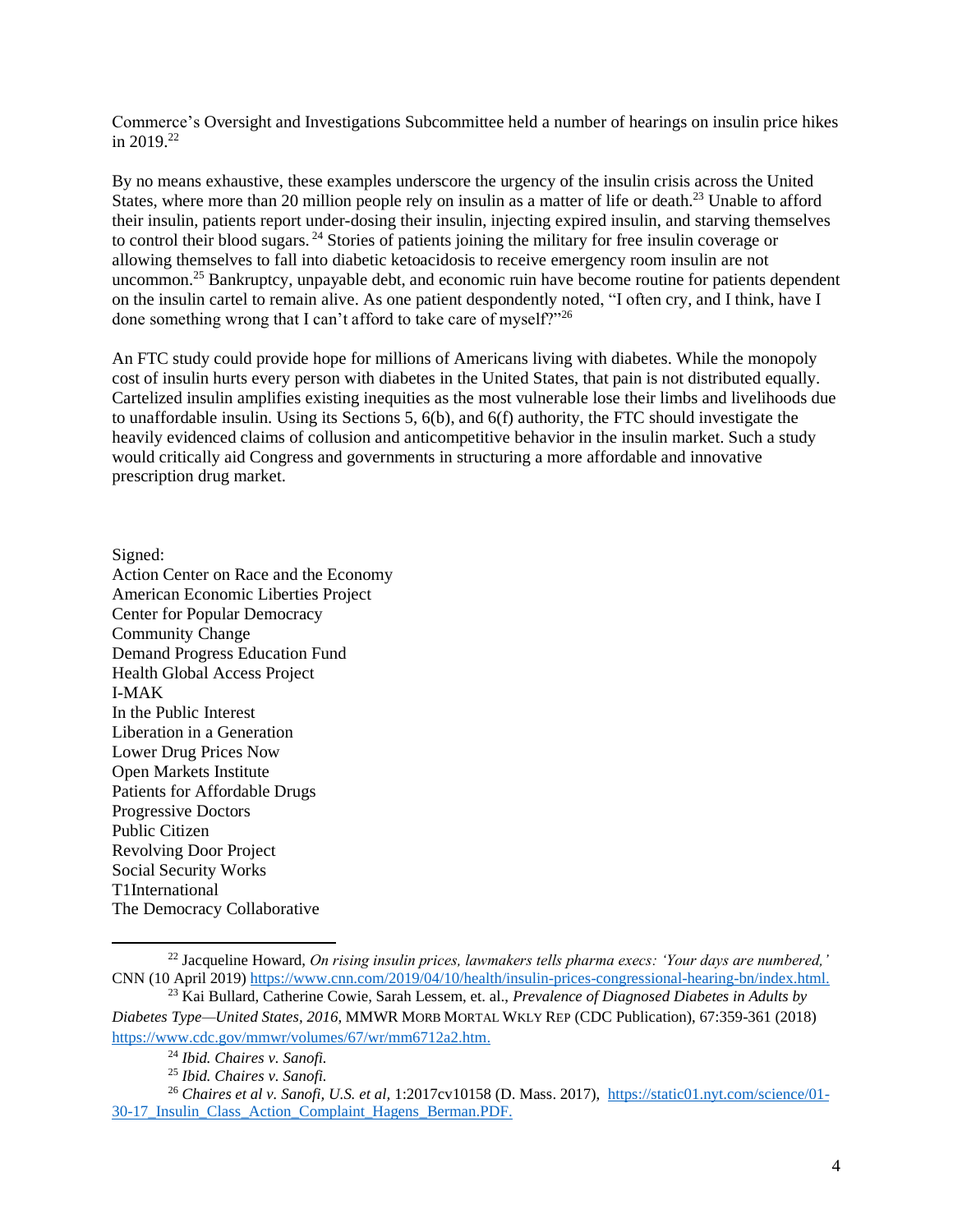The Insulin Initiative Universities Allied for Essential Medicines A. Nicole Nichols Allie Marotta Allison E. Bailey Audrey C. Farley, PhD Bryan J. Greth Clayton McCook, DVM, MS Hannah M. Crabtree Jeff Dunlop John S. Tagliareni Kevin E. Wren Laura K. Marston, Esq. Lauren E. Figg, LMSW Lori S. Ruder, DNP Madelyn A. Corwin Mallory L. Lorge Melinda M. Wedding Nellie Kassebaum Nicole M. Hood Nicole M. Smith-Holt Sarah J. Stark Sarah L. Ferguson Sierra A. Sandison Ted A. Closson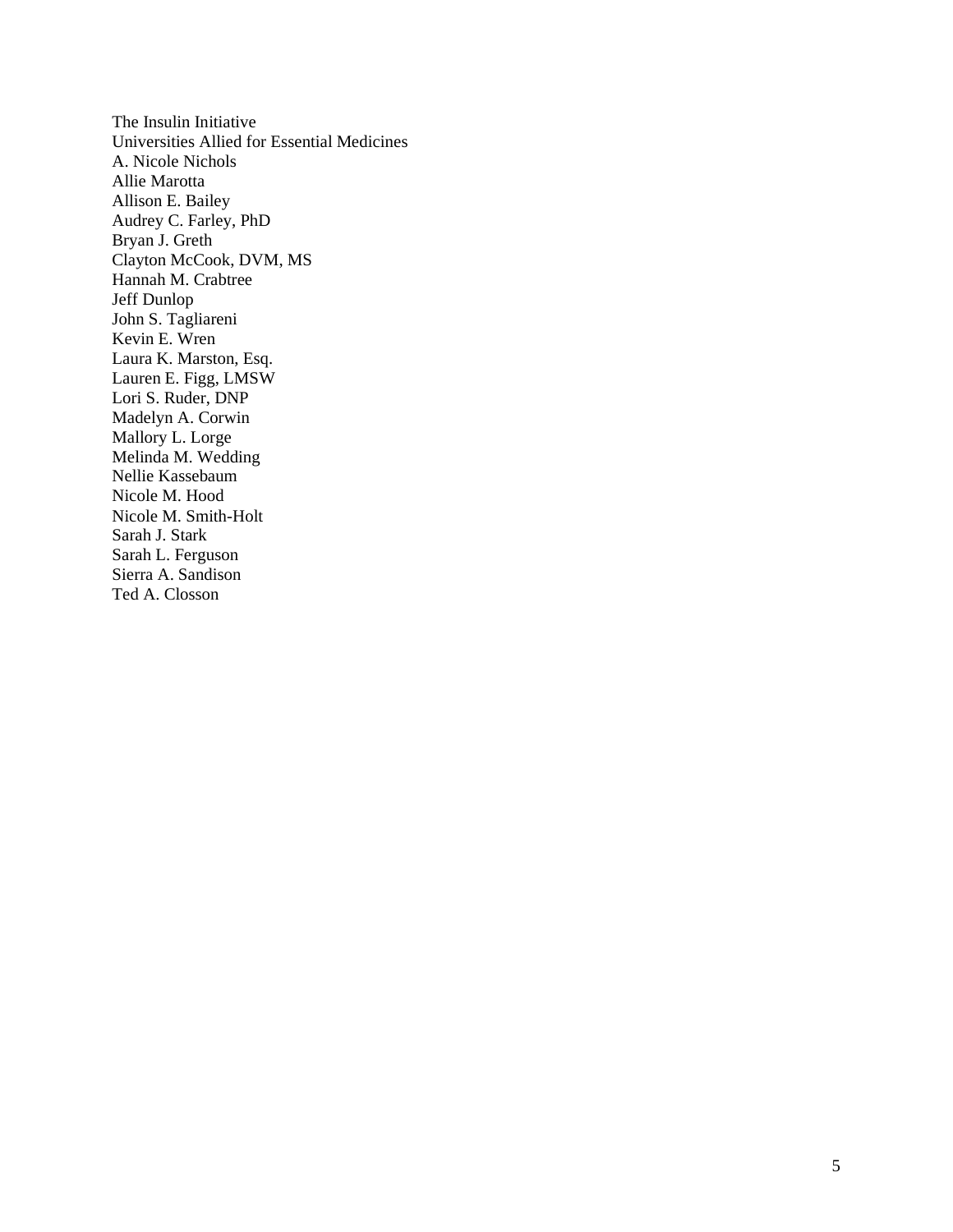### **UNITED STATES OF AMERICA BEFORE THE FEDERAL TRADE COMMISSION**

# **COMMISSIONERS: Rebecca Kelly Slaughter, Acting Chairwoman Noah Joshua Phillips Rohit Chopra Christine S. Wilson**

**FTC Matter No. [MATTER NUMBER]**

#### **ORDER TO FILE A SPECIAL REPORT**

Pursuant to a resolution of the Federal Trade Commission ("FTC" or "the Commission") dated **[DATE]**, entitled "**[TITLE]**," a copy of which is enclosed, **[COMPANY NAME]**, hereinafter referred to as the "Company," is ordered to file with the Commission, no later than 45 days after date of service, a Special Report containing the information and documents specified herein.

The information provided in the Special Report will assist the Commission in compiling a study of the pricing, manufacturing, and lobbying practices of insulin manufacturers.

The Special Report must restate each item of this Order with which the corresponding answer is identified. Your report is required to be subscribed and sworn by an official of the Company who has prepared or supervised the preparation of the report from books, records, correspondence, and other data and material in your possession. If any question cannot be answered fully, give the information that is available and explain in what respects and why the answer is incomplete. The Special Report and all accompanying documentary responses must be Bates-stamped.

Confidential or privileged commercial or financial information will be reported by the Commission on an aggregate or anonymous basis, consistent with Sections 6(f) and 21(d) of the FTC Act. Individual submissions responsive to this Order that are marked "confidential" will not be disclosed without first giving the Company ten (10) days' notice of the Commission's intention to do so, except as provided in Sections 6(f) and 21 of the FTC Act.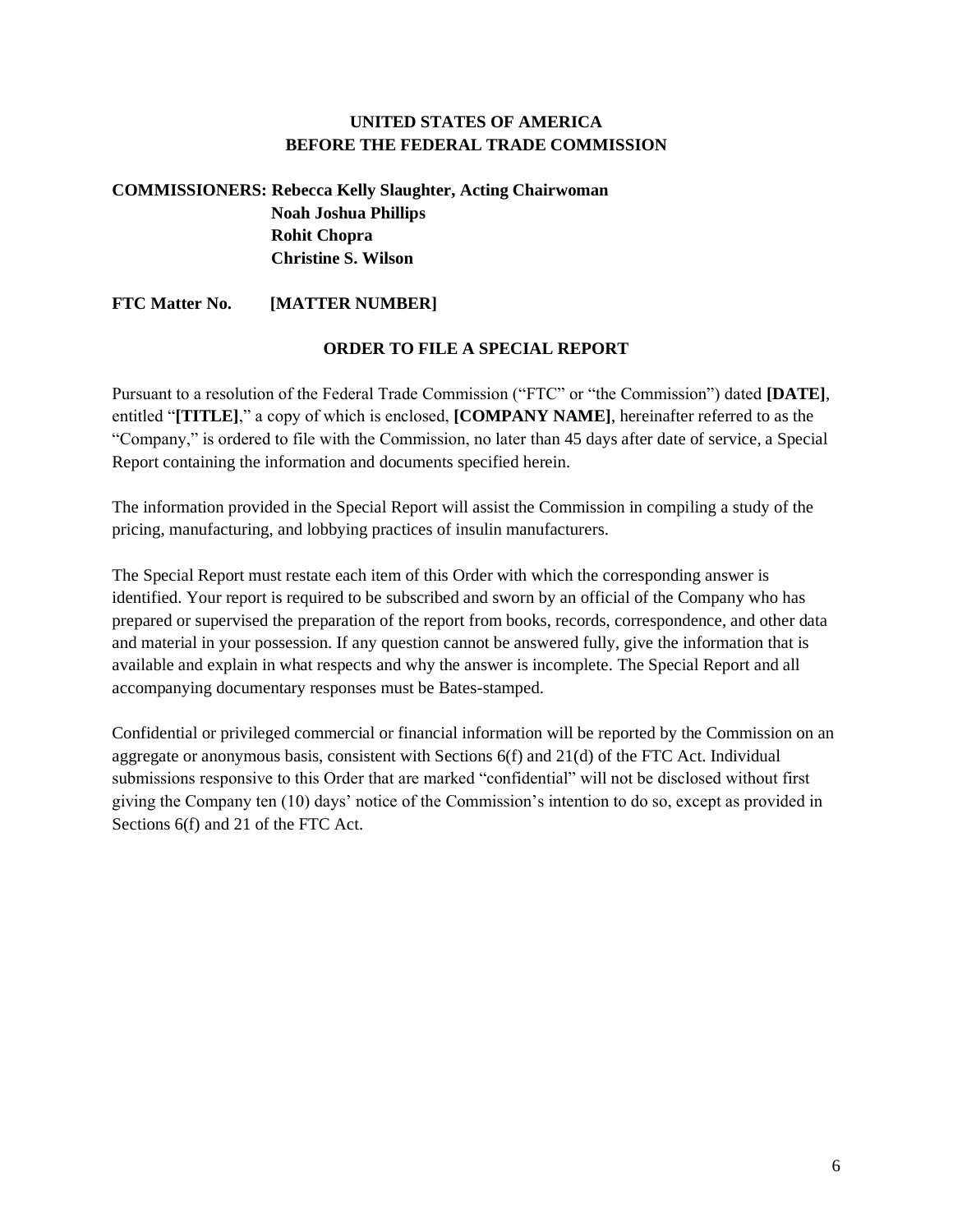#### **SPECIFICATIONS**

Please produce the following information, documents, and items:

### **Report Author**

- 1. Identify the full name, business address, telephone number, and title of the person(s) who has prepared or supervised the preparation of the Company's response to this order and describe in detail the steps taken by the Company to respond to this order.
- 2. For each specification, identify the individual(s) who assisted in preparation of the response.
- 3. Produce a list of the persons (identified by name and corporate title or job description) whose files were searched and identify the person who conducted the search.

#### **General Company Info**

- 1. State the Company's complete legal name and all other names under which it has done business, its corporate mailing address, all addresses from which it does or has done business, and the dates and states of its incorporation.
- 2. Describe the Company's corporate structure, and state the names of all Parents, subsidiaries, divisions, branches, joint ventures, franchises, operations under assumed names, and websites over which it exercises supervision or control.
	- a. For each such entity, describe in detail the nature of its relationship to the Company and the date it was created, acquired, sold, or otherwise changed ownership or control
	- b. Produce organizational charts sufficient to detail the Company's corporate structure.
	- c. Identify each individual or entity having an ownership interest in the Company, as well as their individual ownership stakes and their positions and responsibilities within the Company.
- 3. Provide a list of all investors with a greater than 2% stake in the Company.
- 4. How much has the Company spent on shareholder dividends or stock buybacks? a. List all shareholder dividends or stock buybacks quarterly dating back to 1996.

## **Business Practices**

Manufacturing

- 1. Where are the Company's insulin and insulin-component manufacturing plants that produce insulin offered for sale and/or use in the United States located?
- 2. How many insulin and insulin-component manufacturing plants for United States insulin are there?
- 3. For these insulin manufacturing plants:
	- a. What is the minimum efficient productive scale?
	- b. How many workers are at these plants?
	- c. Do workers have NDAs, noncompetes, mandatory arbitration clauses, or class-action waivers in their arrangements?
	- d. Who are the suppliers to the plants? List all of their addresses and inventory what the Company purchases from them.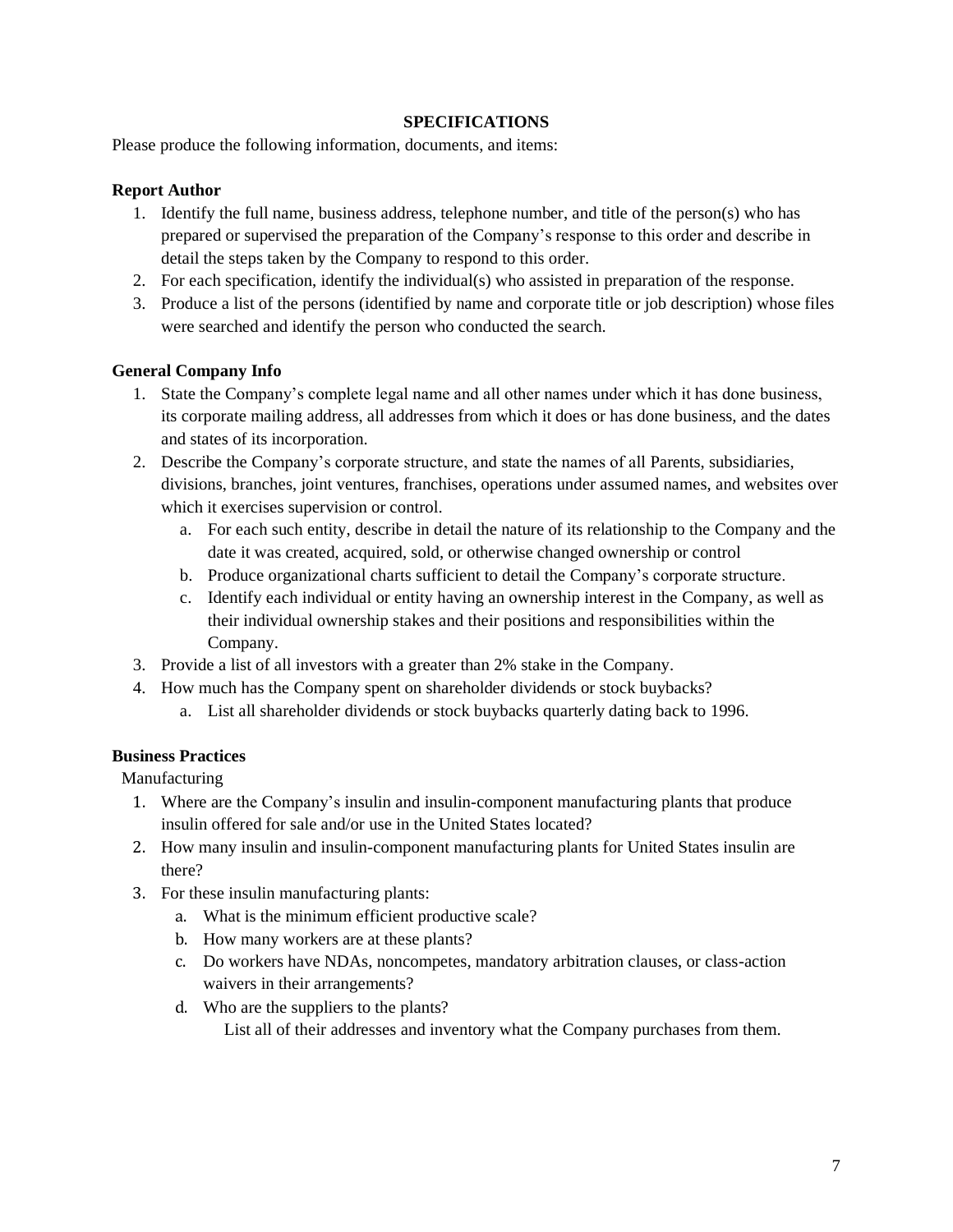Cost estimates

- 1. How much does it cost the Company to make insulin offered for sale in the United States, excluding all costs claimed as "marketing" and excluding research and development on any noninsulin drugs?
	- a. Per year?
	- b. Per mL?
	- c. Per worker?
- 2. What percent of the Company's United States insulin revenue is paid to:
	- a. Workers?
	- b. Managers?
	- c. Executives?
	- d. Shareholders?
- 3. What percent of the Company's United States insulin revenue is spent on:
	- a. Maintaining or investing in physical capital for insulin production?
	- b. Overhead for insulin production?

Please define what constitutes overhead.

c. Research & development for insulin?

Please define what constitutes research & development.

#### Research and development

- 1. Provide the total expenditures on domestic and foreign drug research & development related to all insulin products, including an itemized, disaggregated description of
	- a. basic and preclinical research;
	- b. clinical research, reported separately for each clinical trial;
	- c. development of alternative dosage forms and strengths for the drug molecule or combinations, including the molecule;
	- d. development of alternative delivery systems, including changes or improvements to previously approved delivery devices;
	- e. other drug development activities, such as nonclinical laboratory studies and record and report maintenance;
	- f. pursuing new or expanded indications for such drug through supplemental applications under section 505 of the Federal Food, Drug, and Cosmetic Act;
	- g. carrying out postmarket requirements, and risk evaluation and mitigation strategies;
	- h. marketing research; and
	- i. the percentage of research  $\&$  development expenditures described in clauses (a) through (h) of that were derived from federal funding.

## Marketing

1. Provide the the total expenditures on marketing, advertising, and educating for the promotion of a drug, including a breakdown of amounts aimed at consumers, prescribers, managed care organizations, and others, irrespective of whether a particular drug is mentioned in the marketing, advertising, or educating.

Sales and Pricing

- 1. Provide the Company's gross revenue, net revenue, gross profit, and net profit with respect to insulin products since 1996.
- 2. Provide the total number of units of each type of insulin product that were sold.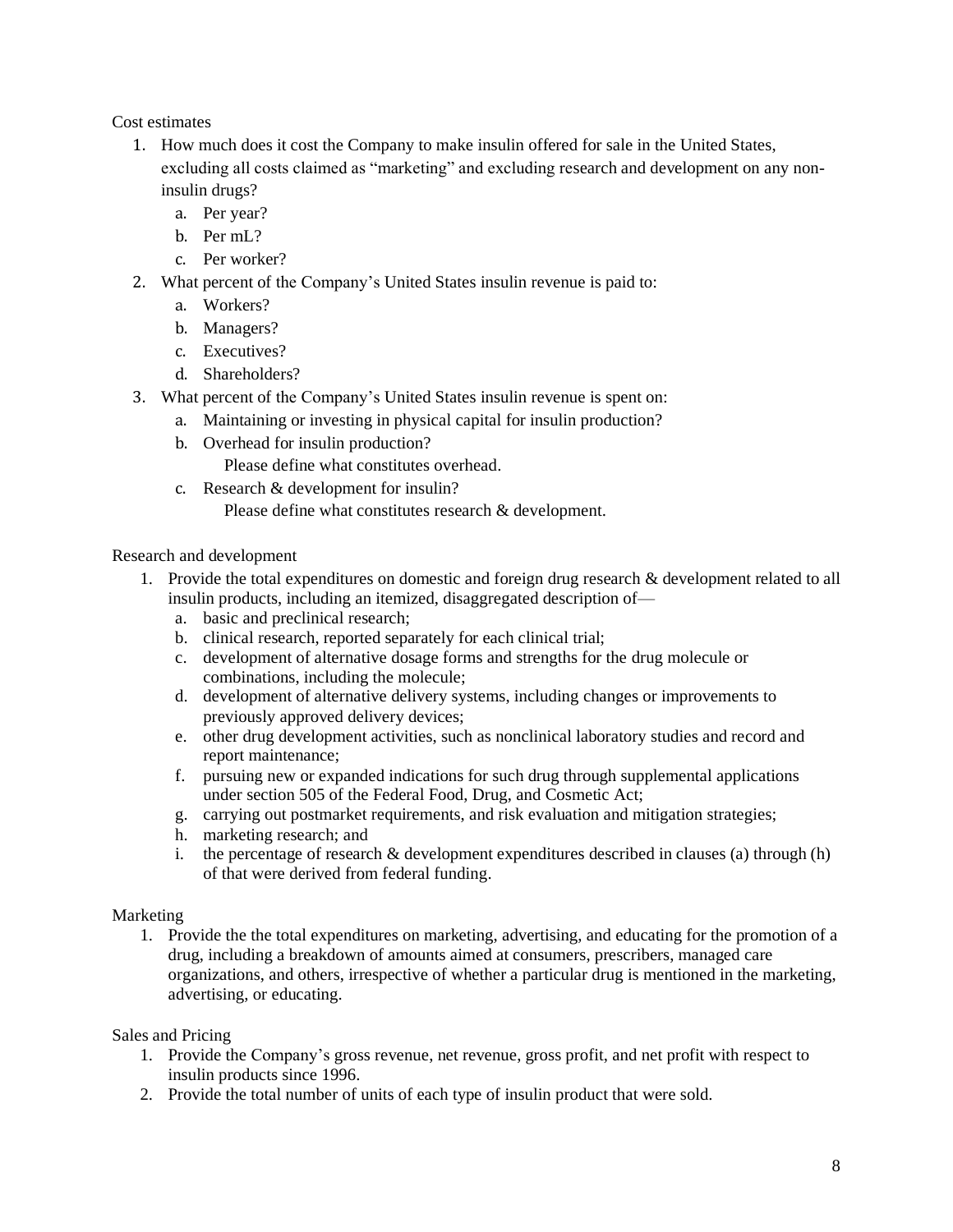- 3. Provide pricing information with respect to the sale of insulin products, including
	- a. wholesale acquisition cost;
	- b. net average price realized by prescription drug benefit managers for drugs provided to individuals in the United States, after accounting for any rebates or other payments from the manufacturer to the pharmacy benefit manager and from the pharmacy benefit manager to the manufacturer; and
	- c. the net price of each drug, after accounting for discounts, rebates, or other financial considerations, charged to purchasers in Japan, Germany, the United Kingdom, France, Italy, Canada, the Republic of Korea, Spain, and Australia.

Manufacturer strategy

1. List all correspondence, including but not limited to, written, in-person, telephonic, text messages, emails, voicemails, and social media posts between the Company and all other makers of insulin for sale in the United States between 1996 and today.

#### Contracting

- 1. Does the Company use exclusive arrangements, loyalty discounts, disloyalty penalties, or other rebates with suppliers or customers?
	- b. List all contractual terms the Company has in its agreements with PBMs, Insurers, Providers, and other customers of insulin.
- 4. Does the Company use pre-dispute contract arrangements (NDAs, noncompetes, mandatory arbitration, class action waivers) in any contracts?
	- 1. If so, which?
	- 2. What percentage of all Company contracts do contracts with pre-dispute terms comprise?
- 5. Disclose all documents explaining negotiating strategy behind price schedules, especially different price schedules to different purchasers.
- 6. List all businesses to which the Company sells insulin.
	- 3. Share copies of the contracts the Company has entered into with all such businesses.
	- 4. Provide a summary of all insulin products sold by the Company since 1996.
	- 5. For any and all price increases, please explain with corroborating, contemporaneous documents why the price change occurred on that date and in the amount that it did.
- 7. List all list prices dating back to 1996.
	- a. For each PBM the Company entered into supply agreements with, estimate and provide an itemized accounting of all rebates the Company gave to PBMs and how those rebates were calculated, from 1996.
	- b. For each insurer the Company entered into supply agreements with, estimate (to the nearest ten-thousand dollar) how much insurers paid the Company for insulin products since 1996.
- 8. Disclose how the Company sets its insulin prices (list and negotiated) and what factors go into that consideration. Provide all documents that relate to insulin price setting.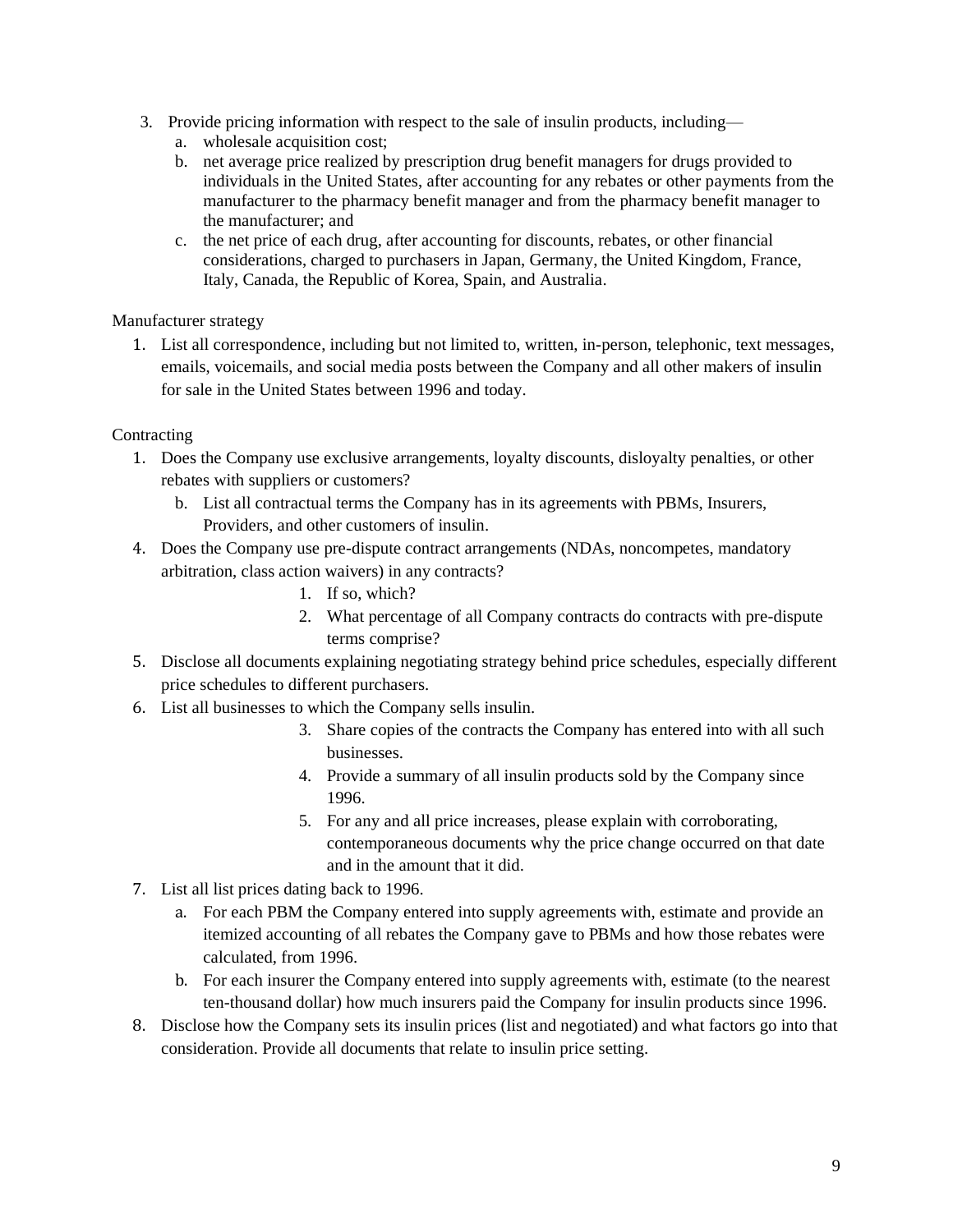Patents

- 1. Please disclose all active insulin and diabetes-related patents and patent applications held by the Company or any of its affiliates. For each patent or patent application disclosed, please detail, if applicable:
	- a. Any extension to the patent term and the basis of such extension;
	- b. The type of claims covered by such patent or patent application (for example: base compound, forms of the compound, uses, combinations, formulations, dosages, processes, etc.);
	- c. The filing date;
	- d. Any delays in the patent application process not attributable the the Patent and Trademark Office and/or delays in patent approval (or a patent application advancing toward approval) resulting from awaiting a response from the applicant.
- 2. Please estimate the effective length of patents for any and all of the Company's insulin-related treatments.

## **Data Collection**

- 1. Disclose how the Company handles and collects any and all patient data, including confidential medical records.
- 2. What purposes does the Company collect this data for?
- 3. How does the Company handle and store this data?
- 4. How and when does the Company delete this data?
- 5. Is this data, whether blinded or unblinded, sold to any outside entities?
	- a. If so, which entities?
	- b. If so, is the sold data blinded or unblinded?
- 6. Is this data, whether blinded or unblinded, given to any outside entities?
	- a. If so, which entities?
	- b. If so, is the data blinded or unblinded?
- 7. Does the Company receive patient data or patient information from PBMs?
	- a. If so, what data or information?
	- b. If so, is the data or information blinded or unblinded?

# **Governmental Relations**

- 1. Indicate how many people work for the Company on FDA compliance.
- 2. Indicate how much the Company spends per year on FDA compliance.
- 3. List how much the Company spends on lobbying or lobbying-related activities related to insulin. a. What percentage of the Company's total lobbying budget is attributable to insulin-related lobbying?
- 4. How much money did the Company spend on lobbying on insulin-related issues annually since 1996?
	- a. How much of this money was directed to Federal lobbying efforts?
	- b. How much of this money was directed to State lobbying efforts?